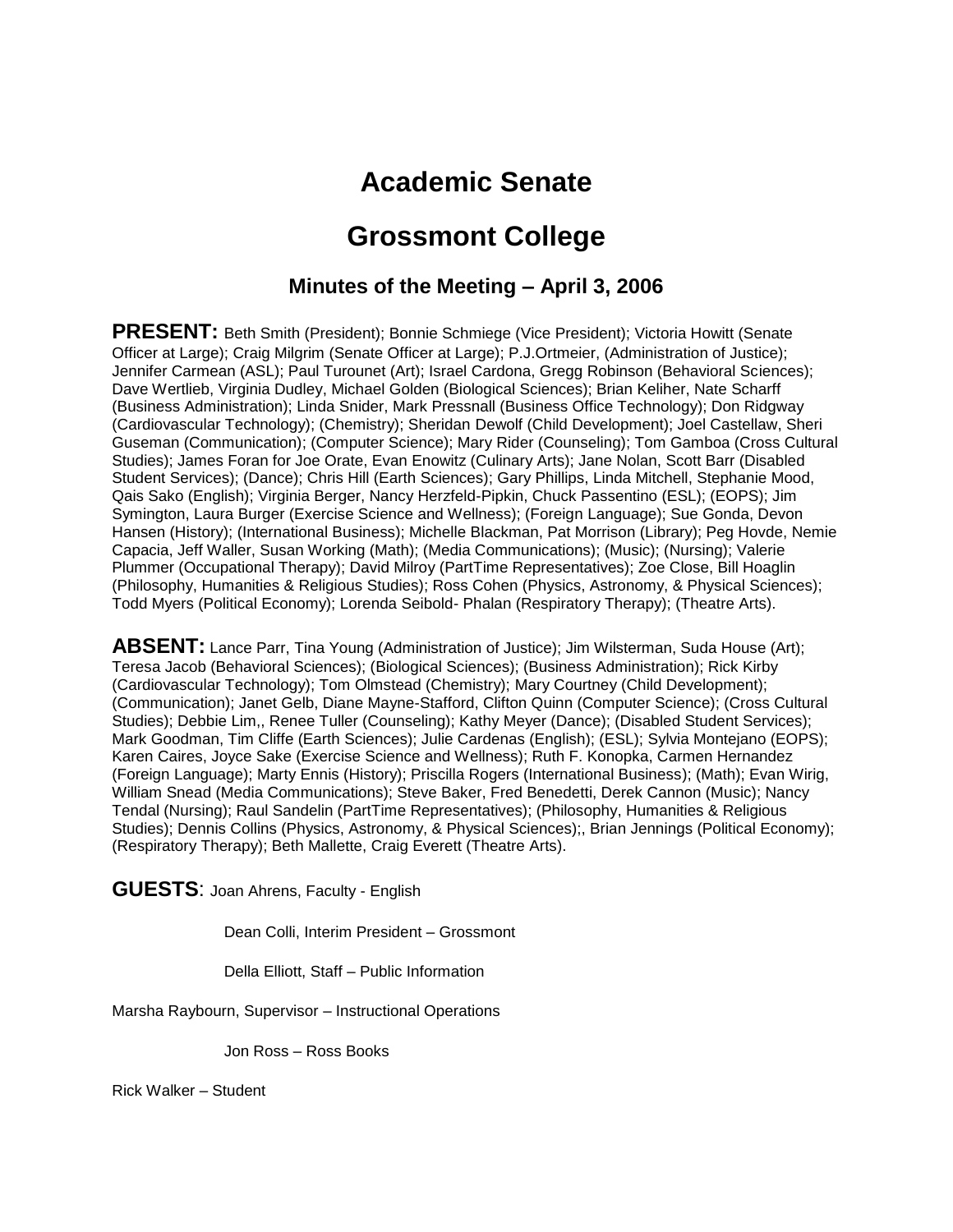**RECORDER**: Tasa Campos

## **I. CALL TO ORDER**

## **A. Approval of Agenda**

A motion was made to approve the agenda.

M/S/U Schmiege/Wertlieb

#### **Approval of Minutes from March 20, 2006**

A motion was made to approve the minutes from the March 20, 2006 meeting.

M/S/U Howitt/Hill

## **II. PRESIDENT'S REPORT**

Beth reminded everyone the next Academic Senate meeting is schedule for Monday, April 17, the day everyone returns from Spring Break. The meeting location will be Room 524.

#### **lI. ACTION ITEMS**

#### **Resolution to Begin Problem Solving – Attachment #1**

Beth shared an additional version of the resolution had been submitted last week different from the Version C that had been sent out attached with the agenda. She asked the group to review both Version C and the new Version D.

Beth reviewed an overhead version of the AB1725 Implementation Assistance Request form from the State Academic Senate. This is the form used to request Technical Assistance. Beth shared SOC had submitted a request for Technical Assistance to the Chancellor in January, 2005, but the Chancellor declined to sign it. The Chancellor stated he was not aware of any problems. The Senate had originally selection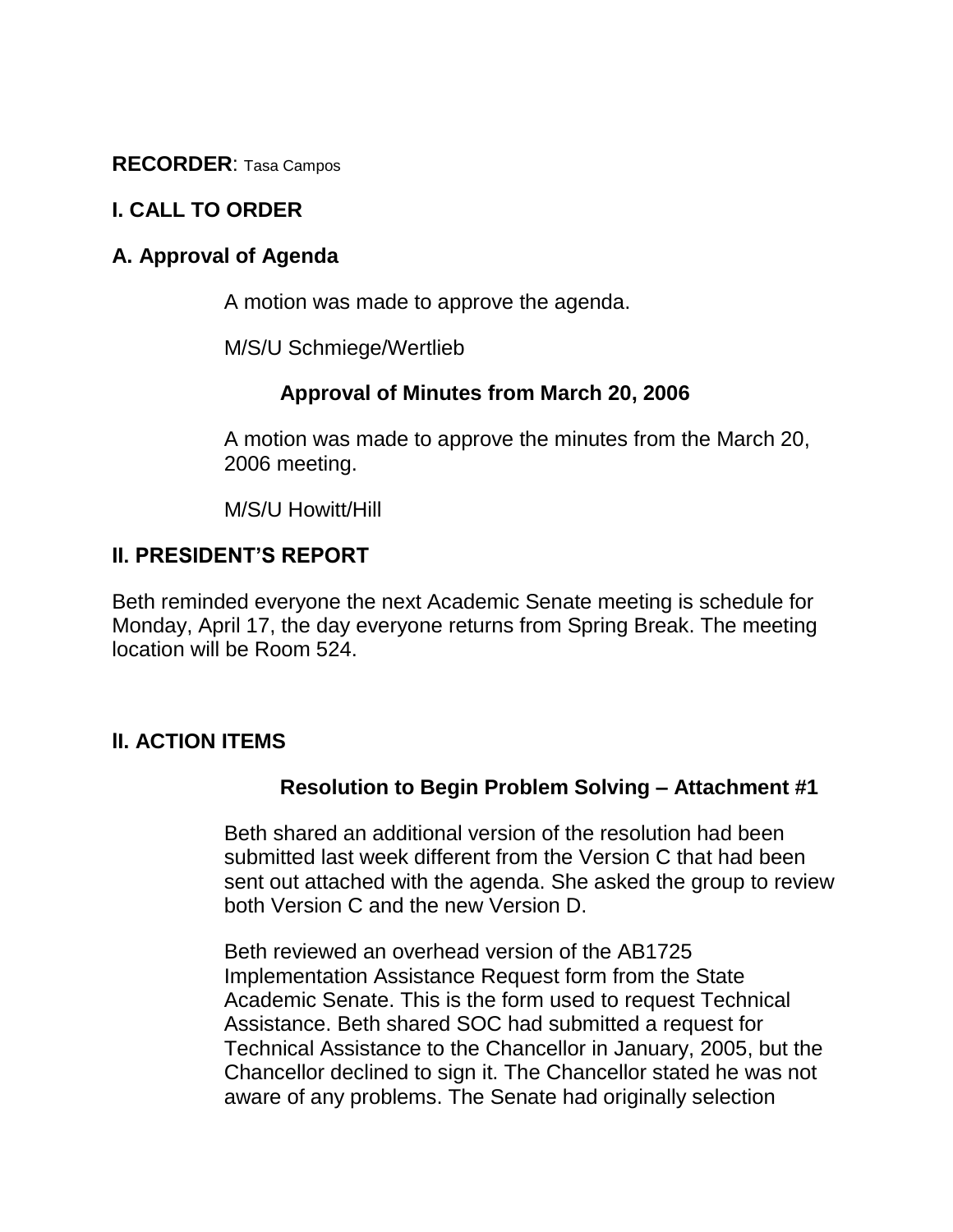Shared Governance, Curriculum, Budget Process, and Evaluation of Administrators as areas of concern on the form.

A motion was made to put both Version C and Version D on the floor for discussion.

M/S/U Wertlieb/Phillips

The group discussed the resolutions.

A motion was made to change the alphabetized list on Version D to the following:

A. Shared Governance

Collegial consultation between the board and the senate.

Responsibilities to create mutual agreement and collegial consultation between the chancellor and the senate.

Budget Process

**Curriculum** 

Evaluation of Administrators

M/S/U Milgrim/Schmiege

The motion passed to approve Version D with the above changes.

The group discussed attaching addendums of prior information on requests of technical assistance and resolutions to Version D of the current resolution.

A motion was made for SOC to attach additional information to Version D of the Resolution to Begin Problem Solving.

M/S/P Wertlieb/Robinson

There were two oppositions. The motion passed.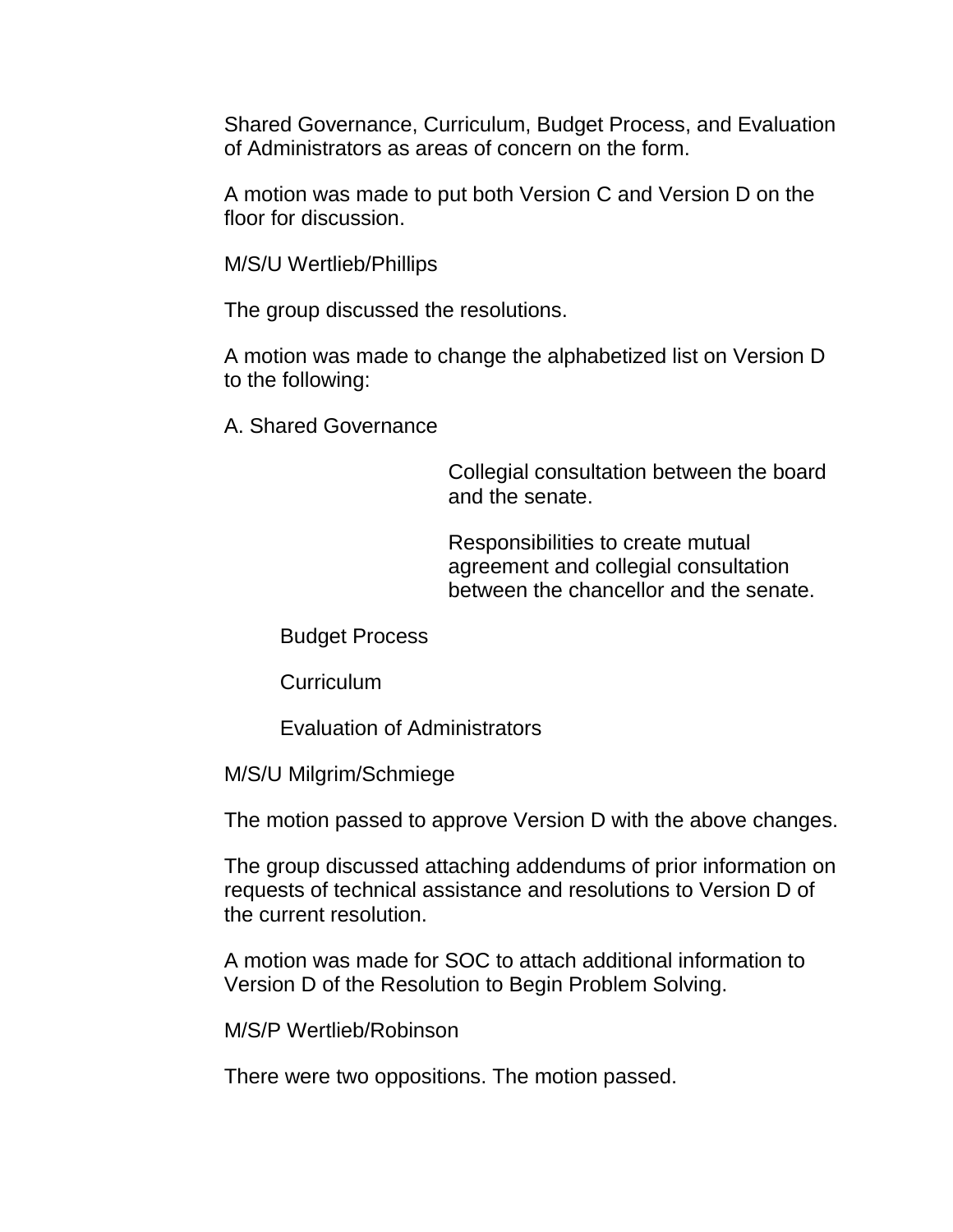Craig Milgrim requested that since the resolution has been approved, the senate officers would like direction from the senate. The group discussed a variety of options.

Beth shared that she and Bonnie Schmiege had met with Governing Board members Garrett and Weeks last week and the Chancellor has requested a meeting with SOC.

After much discussion, the Senate directed SOC to first meet with the Chancellor to discuss the resolution, then other ideas will be considered.

#### **IV. INFORMATION ITEMS**

#### **Student Grievance and Due Process Procedure – Attachment #2**

The Senate reviewed an overhead version of the process. Beth shared this deadline for this is April so the information can go into the catalog. Changes were suggested and noted. The changes will be reflected in the draft at the next Academic Senate meeting when this item is moved to action.

#### **Statute of Limitations on Grade Changes – Attachment #3**

The group reviewed and discussed the attachment. This item will return at the next Academic Senate meeting as an action item.

#### **Board Policy Review – Hand-out**

The Senate reviewed the following New Board Policies:

BP 3518 Child Abuse Reports

BP 3750 Security of Copyright

BP 3715 Intellectual Property

BP 5010 Admissions

BP 5016 Probation, Disqualification, and Readmission